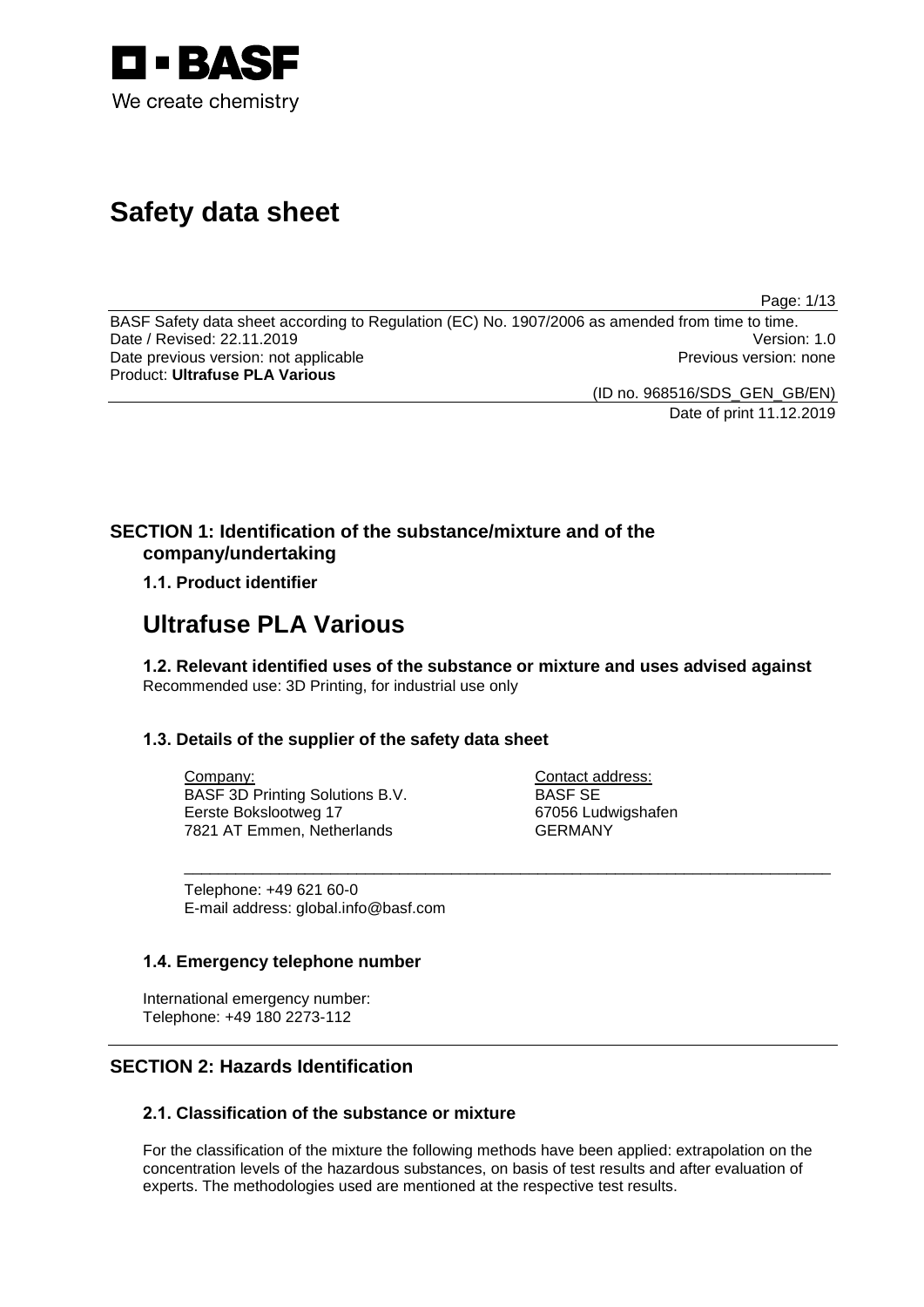Page: 2/13 BASF Safety data sheet according to Regulation (EC) No. 1907/2006 as amended from time to time. Date / Revised: 22.11.2019 Version: 1.0 Date previous version: not applicable **Previous version: none** Previous version: none Product: **Ultrafuse PLA Various**

(ID no. 968516/SDS\_GEN\_GB/EN)

Date of print 11.12.2019

#### According to Regulation (EC) No 1272/2008 [CLP]

No need for classification according to GHS criteria for this product.

### **2.2. Label elements**

Globally Harmonized System, EU (GHS)

The product does not require a hazard warning label in accordance with GHS criteria.

#### **2.3. Other hazards**

According to Regulation (EC) No 1272/2008 [CLP]

No specific dangers known, if the regulations/notes for storage and handling are considered.

### **SECTION 3: Composition/Information on Ingredients**

### **3.1. Substances**

Not applicable

### **3.2. Mixtures**

Chemical nature

Polymer

Hazardous ingredients (GHS) according to Regulation (EC) No. 1272/2008

No particular hazards known.

### **SECTION 4: First-Aid Measures**

### **4.1. Description of first aid measures**

Remove contaminated clothing.

If inhaled:

Remove the affected individual into fresh air and keep the person calm. Assist in breathing if necessary. If symptoms persist, seek medical advice.

On skin contact:

Wash thoroughly with soap and water. Burns caused by molten material require hospital treatment. If irritation develops, seek medical attention.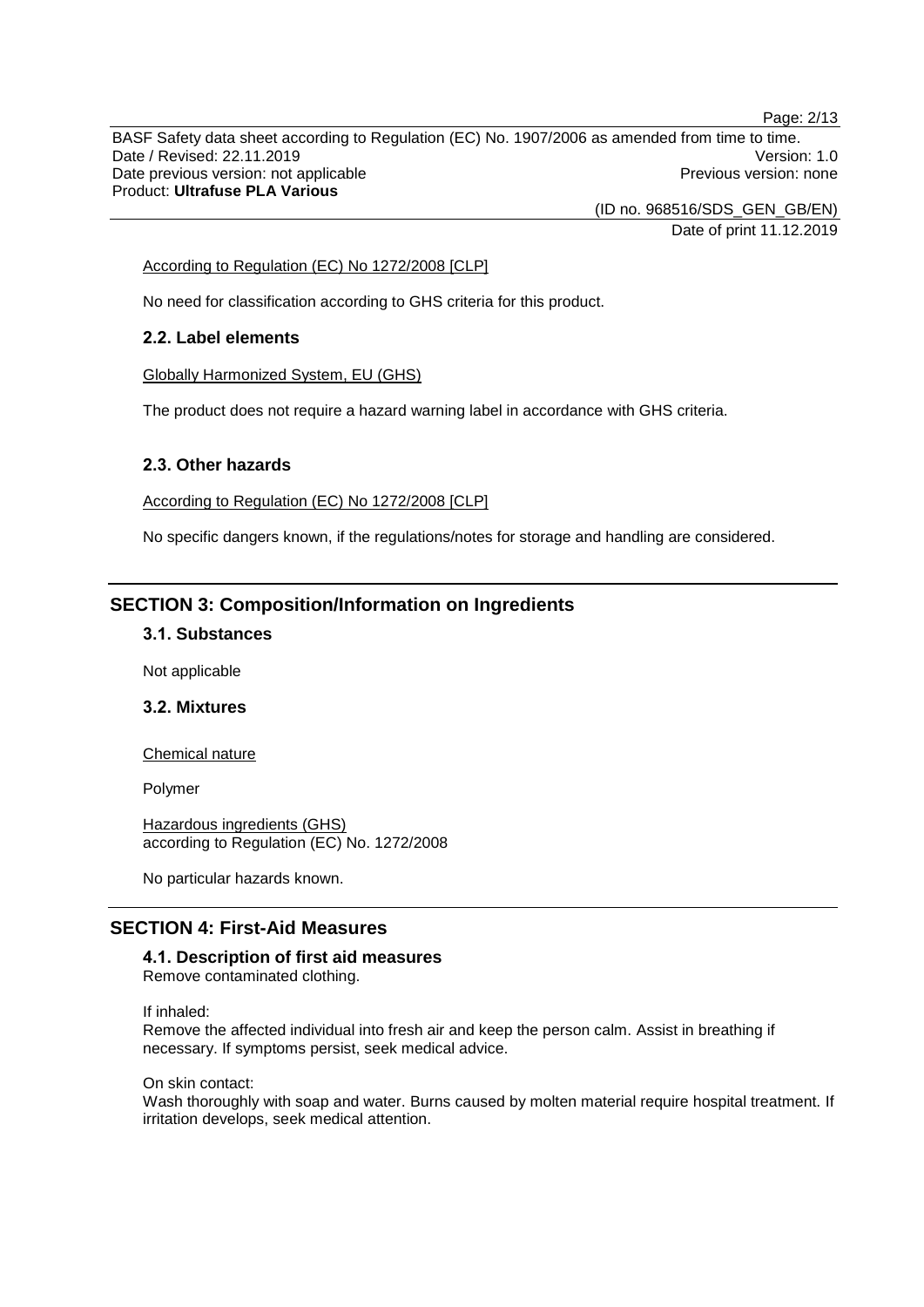Page: 3/13

BASF Safety data sheet according to Regulation (EC) No. 1907/2006 as amended from time to time. Date / Revised: 22.11.2019 Version: 1.0 Date previous version: not applicable **Previous version: none** Previous version: none Product: **Ultrafuse PLA Various**

> (ID no. 968516/SDS\_GEN\_GB/EN) Date of print 11.12.2019

On contact with eyes:

In case of contact with the eyes, rinse immediately for at least 15 minutes with plenty of water. If irritation develops, seek medical attention.

On ingestion:

Keep patient calm, remove to fresh air. Immediate medical attention required.

### **4.2. Most important symptoms and effects, both acute and delayed**

Symptoms: (Further) symptoms and / or effects are not known so far

Hazards: No hazard is expected under intended use and appropriate handling.

**4.3. Indication of any immediate medical attention and special treatment needed** Treatment: Treat according to symptoms (decontamination, vital functions), no known specific antidote.

### **SECTION 5: Fire-Fighting Measures**

#### **5.1. Extinguishing media**

Suitable extinguishing media: water spray, foam, dry powder

#### **5.2. Special hazards arising from the substance or mixture**

carbon oxides The substances/groups of substances mentioned can be released in case of fire.

#### **5.3. Advice for fire-fighters**

Special protective equipment: Wear a self-contained breathing apparatus.

Further information: Dispose of fire debris and contaminated extinguishing water in accordance with official regulations.

### **SECTION 6: Accidental Release Measures**

Avoid dispersal of dust in the air (i.e., clearing dust surfaces with compressed air). Avoid the formation and build-up of dust - danger of dust explosion. Dust in sufficient concentration can result in an explosive mixture in air. Handle to minimize dusting and eliminate open flame and other sources of ignition.

#### **6.1. Personal precautions, protective equipment and emergency procedures**

No special precautions necessary.

#### **6.2. Environmental precautions**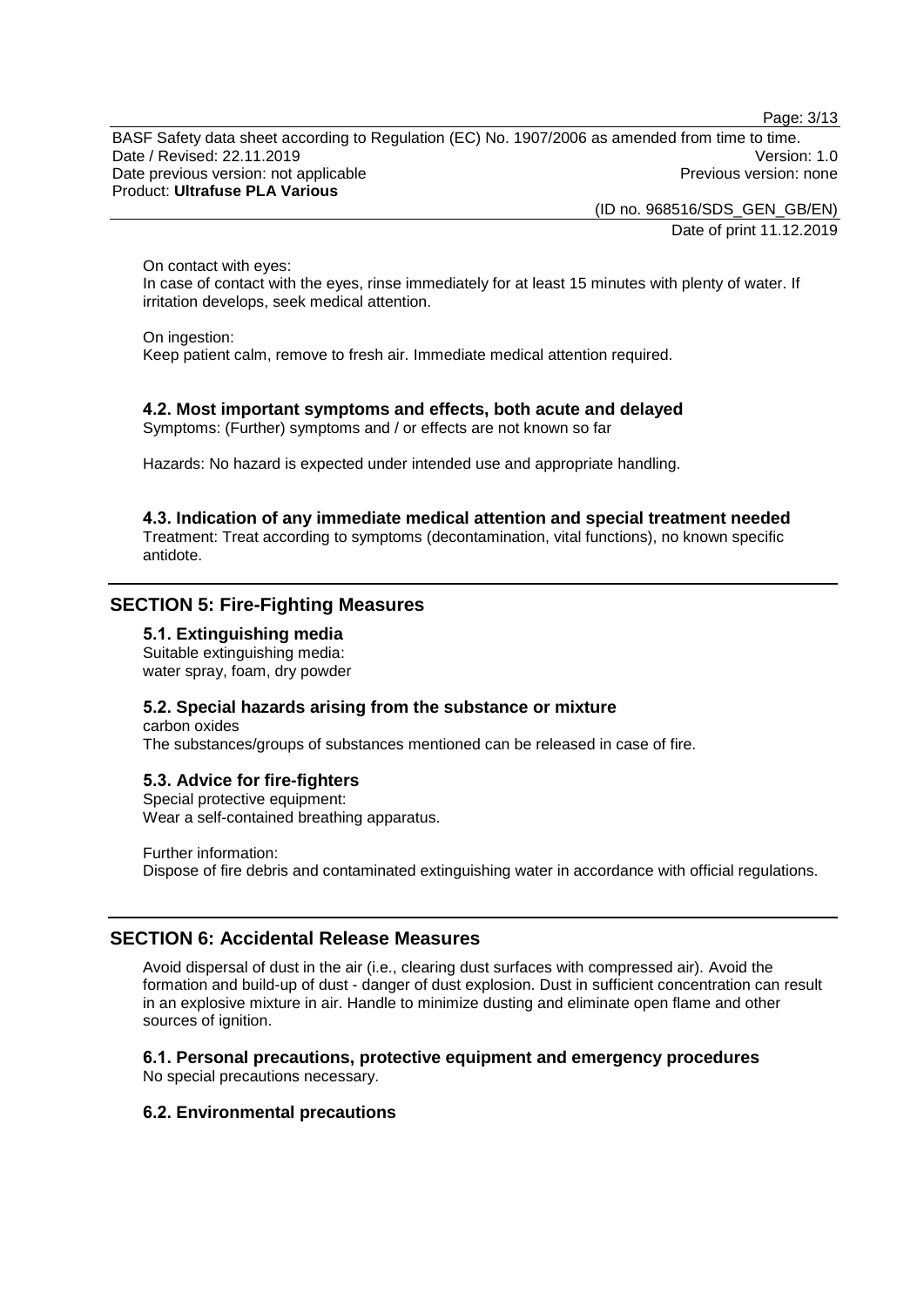Page: 4/13

BASF Safety data sheet according to Regulation (EC) No. 1907/2006 as amended from time to time. Date / Revised: 22.11.2019 Version: 1.0 Date previous version: not applicable **Previous version: none** Previous version: none Product: **Ultrafuse PLA Various**

(ID no. 968516/SDS\_GEN\_GB/EN)

Date of print 11.12.2019

Do not discharge into drains/surface waters/groundwater.

### **6.3. Methods and material for containment and cleaning up**

For small amounts: Sweep/shovel up. For large amounts: Sweep/shovel up. Vacuum up spilled product. Reclaim for processing if possible. Ensure adequate ventilation. Avoid raising dust.

#### **6.4. Reference to other sections**

Information regarding exposure controls/personal protection and disposal considerations can be found in section 8 and 13.

### **SECTION 7: Handling and Storage**

#### **7.1. Precautions for safe handling**

Avoid inhalation of dusts/mists/vapours. Ensure adequate ventilation. Provide suitable exhaust ventilation at the drying process and in the area surrounding the melt outlet of processing machines. Keep away from sources of ignition - No smoking. Take precautionary measures against static discharges. Avoid the formation and deposition of dust.

Protection against fire and explosion:

The product is not an oxidizer, not self-combustible and not explosive. Avoid dust formation. Dust in sufficient concentration can result in an explosive mixture in air. Handle to minimize dusting and eliminate open flame and other sources of ignition.

### **7.2. Conditions for safe storage, including any incompatibilities**

Suitable materials for containers: Low density polyethylene (LDPE), High density polyethylene (HDPE), Polypropylene (PP), Polystyrene (PS) Further information on storage conditions: Avoid deposition of dust.

Storage stability: Protect against moisture.

### **SECTION 8: Exposure Controls/Personal Protection**

### **8.1. Control parameters**

Components with occupational exposure limits

No occupational exposure limits known.

#### **8.2. Exposure controls**

Personal protective equipment

Respiratory protection: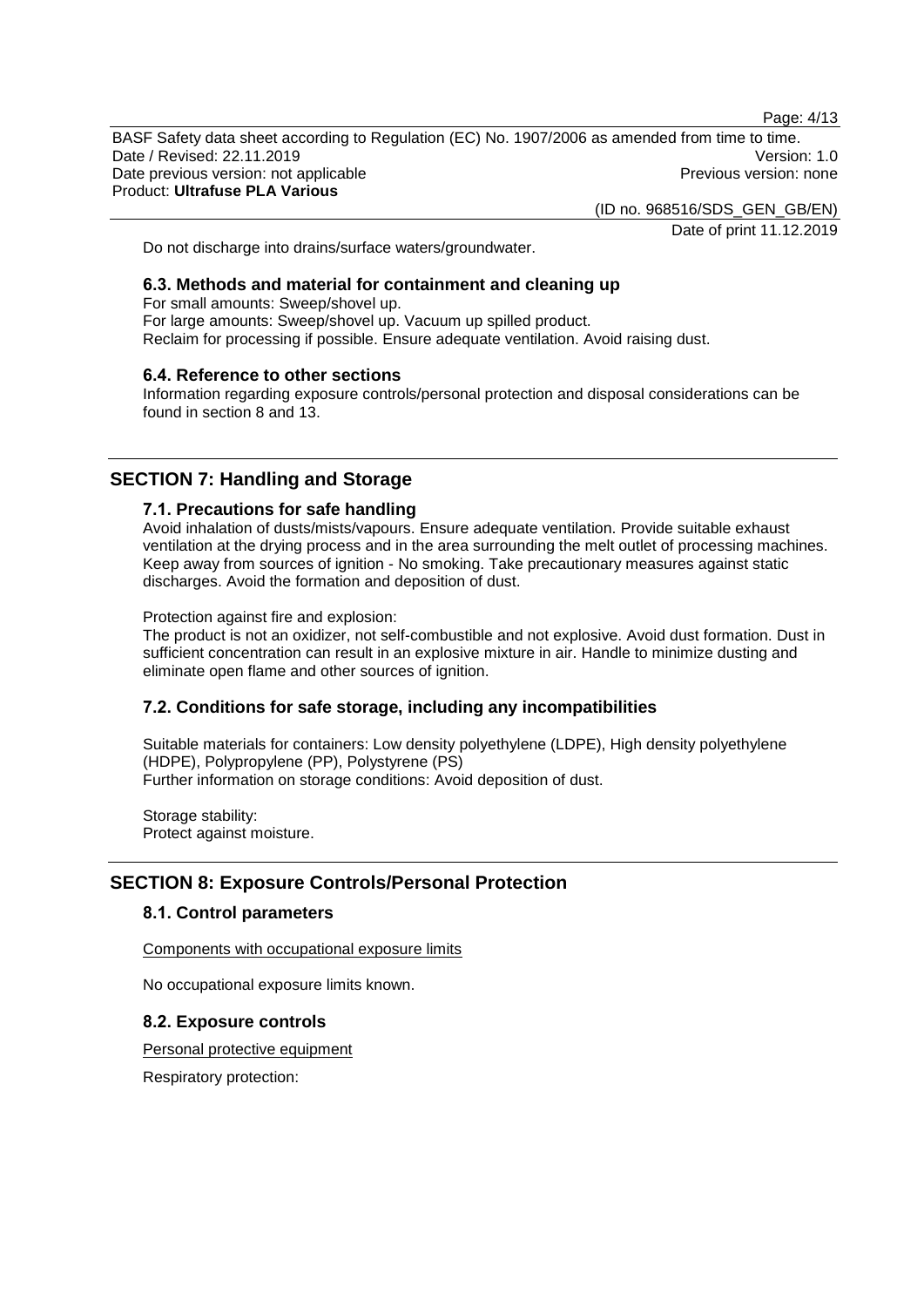Page: 5/13

BASF Safety data sheet according to Regulation (EC) No. 1907/2006 as amended from time to time. Date / Revised: 22.11.2019 Version: 1.0 Date previous version: not applicable **Previous version: none** Previous version: none Product: **Ultrafuse PLA Various**

(ID no. 968516/SDS\_GEN\_GB/EN)

Date of print 11.12.2019

Breathing protection if breathable aerosols/dust are formed. Wear respiratory protection if ventilation is inadequate. Particle filter with medium efficiency for solid and liquid particles (e.g. EN 143 or 149, Type P2 or FFP2)

Hand protection:

Use additional heat protection gloves when handling hot molten masses (EN 407), e.g. of textile or leather.

Eye protection:

Safety glasses with side-shields (frame goggles) (e.g. EN 166)

Body protection:

Body protection must be chosen depending on activity and possible exposure, e.g. apron, protecting boots, chemical-protection suit (according to EN 14605 in case of splashes or EN ISO 13982 in case of dust).

General safety and hygiene measures

Wear protective clothing to prevent contact during mechanical processing and/or hot melt conditions. Store work clothing separately. Hands and/or face should be washed before breaks and at the end of the shift.

### **SECTION 9: Physical and Chemical Properties**

### **9.1. Information on basic physical and chemical properties**

| Form:                            | filament                             |
|----------------------------------|--------------------------------------|
| Colour:                          | various, depending on the colourant  |
| Odour:                           | odourless                            |
| Odour threshold:                 |                                      |
|                                  | not applicable                       |
| pH value:                        |                                      |
|                                  | not applicable                       |
| melting range:<br>Boiling point: | 150 - 180 °C                         |
|                                  | not applicable                       |
| Flash point:                     |                                      |
|                                  | not applicable                       |
| Evaporation rate:                |                                      |
|                                  | The product is a non-volatile solid. |
| Flammability:                    | not flammable                        |
| Lower explosion limit:           |                                      |
|                                  | For solids not relevant for          |
|                                  | classification and labelling.        |
| Upper explosion limit:           |                                      |
|                                  | For solids not relevant for          |
|                                  | classification and labelling.        |
| Ignition temperature:            |                                      |
|                                  | not applicable                       |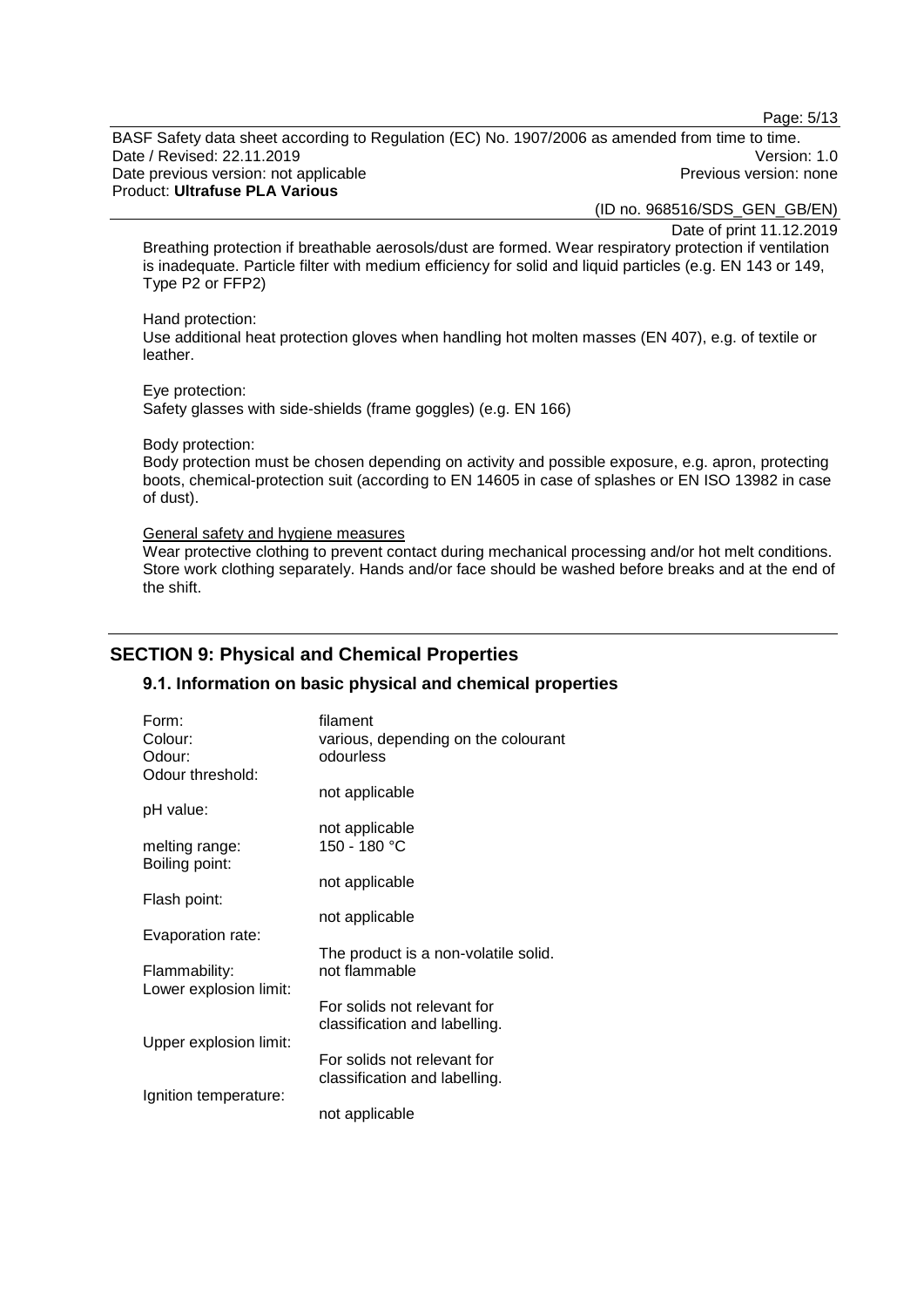Page: 6/13

BASF Safety data sheet according to Regulation (EC) No. 1907/2006 as amended from time to time. Date / Revised: 22.11.2019<br>
Date previous version: not applicable<br>
Date previous version: not applicable<br>
Date previous version: none Date previous version: not applicable Product: **Ultrafuse PLA Various**

(ID no. 968516/SDS\_GEN\_GB/EN)

Date of print 11.12.2019

| Vapour pressure:                                                                                                                                                                                                                                                                                                                   |                                                                                        |  |
|------------------------------------------------------------------------------------------------------------------------------------------------------------------------------------------------------------------------------------------------------------------------------------------------------------------------------------|----------------------------------------------------------------------------------------|--|
|                                                                                                                                                                                                                                                                                                                                    | not applicable                                                                         |  |
| Density:                                                                                                                                                                                                                                                                                                                           | $1.25$ g/cm3                                                                           |  |
|                                                                                                                                                                                                                                                                                                                                    | (25 °C)                                                                                |  |
| Relative vapour density (air):                                                                                                                                                                                                                                                                                                     |                                                                                        |  |
|                                                                                                                                                                                                                                                                                                                                    | not applicable                                                                         |  |
| Solubility in water:                                                                                                                                                                                                                                                                                                               | insoluble                                                                              |  |
| Partitioning coefficient n-octanol/water (log Kow):                                                                                                                                                                                                                                                                                |                                                                                        |  |
|                                                                                                                                                                                                                                                                                                                                    | not applicable                                                                         |  |
| Self ignition:                                                                                                                                                                                                                                                                                                                     | not self-igniting                                                                      |  |
|                                                                                                                                                                                                                                                                                                                                    |                                                                                        |  |
|                                                                                                                                                                                                                                                                                                                                    | Thermal decomposition: No decomposition if stored and handled as prescribed/indicated. |  |
|                                                                                                                                                                                                                                                                                                                                    | Prolonged thermal loading can result in products of degradation being                  |  |
|                                                                                                                                                                                                                                                                                                                                    | given off.                                                                             |  |
| Viscosity, dynamic:                                                                                                                                                                                                                                                                                                                |                                                                                        |  |
|                                                                                                                                                                                                                                                                                                                                    | not applicable                                                                         |  |
| Viscosity, kinematic:                                                                                                                                                                                                                                                                                                              |                                                                                        |  |
|                                                                                                                                                                                                                                                                                                                                    | not applicable, the product is a solid                                                 |  |
| Explosion hazard:                                                                                                                                                                                                                                                                                                                  | not explosive                                                                          |  |
| Fire promoting properties:<br>not fire-propagating                                                                                                                                                                                                                                                                                 |                                                                                        |  |
| $\mathbf{A}$ $\mathbf{A}$ $\mathbf{A}$ $\mathbf{A}$ $\mathbf{A}$ $\mathbf{A}$ $\mathbf{A}$ $\mathbf{A}$ $\mathbf{A}$ $\mathbf{A}$ $\mathbf{A}$ $\mathbf{A}$ $\mathbf{A}$ $\mathbf{A}$ $\mathbf{A}$ $\mathbf{A}$ $\mathbf{A}$ $\mathbf{A}$ $\mathbf{A}$ $\mathbf{A}$ $\mathbf{A}$ $\mathbf{A}$ $\mathbf{A}$ $\mathbf{A}$ $\mathbf{$ |                                                                                        |  |
|                                                                                                                                                                                                                                                                                                                                    |                                                                                        |  |

### **9.2. Other information**

| Self heating ability: | It is not a substance capable of<br>spontaneous heating.                                          |
|-----------------------|---------------------------------------------------------------------------------------------------|
| Bulk density:         |                                                                                                   |
|                       | dropped                                                                                           |
| Other Information:    |                                                                                                   |
|                       | If necessary, information on other physical and chemical parameters is indicated in this section. |

# **SECTION 10: Stability and Reactivity**

### **10.1. Reactivity**

No hazardous reactions if stored and handled as prescribed/indicated.

Corrosion to metals: No corrosive effect on metal.

### **10.2. Chemical stability**

The product is stable if stored and handled as prescribed/indicated.

### **10.3. Possibility of hazardous reactions**

No hazardous reactions if stored and handled as prescribed/indicated. The product is chemically stable.

### **10.4. Conditions to avoid**

Temperature: > 300 °C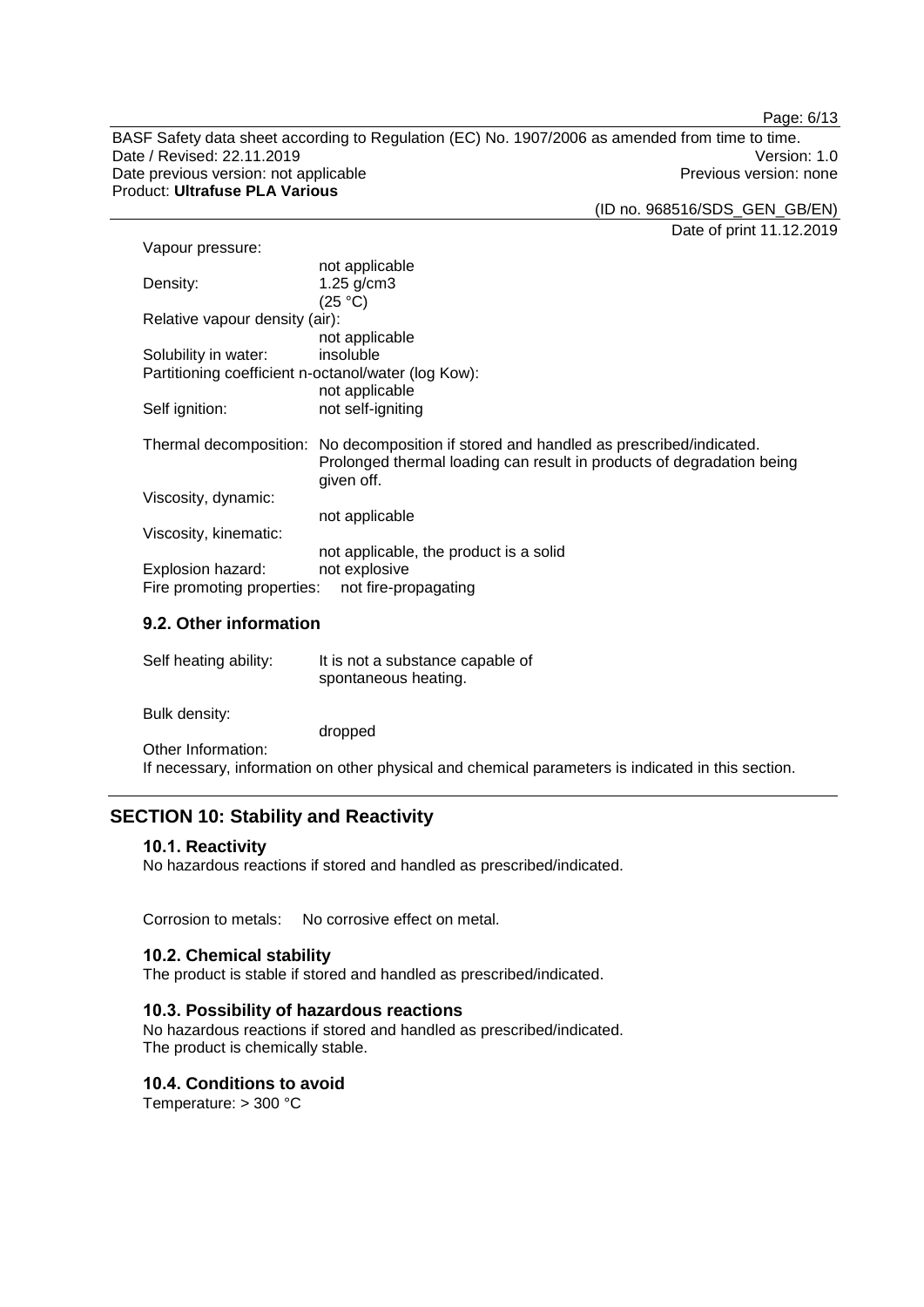Page: 7/13

BASF Safety data sheet according to Regulation (EC) No. 1907/2006 as amended from time to time. Date / Revised: 22.11.2019 Version: 1.0 Date previous version: not applicable **Previous version: none** Previous version: none Product: **Ultrafuse PLA Various**

(ID no. 968516/SDS\_GEN\_GB/EN)

Date of print 11.12.2019

Prolonged exposure to elevated temperatures may result in exothermic decomposition accompanied by a pressure build-up in sealed containers. Avoid all sources of ignition: heat, sparks, open flame.

#### **10.5. Incompatible materials**

Substances to avoid: oxidizing agents

### **10.6. Hazardous decomposition products**

Hazardous decomposition products: monomers, gases/vapours, oxides, hydrocarbons

### **SECTION 11: Toxicological Information**

#### **11.1. Information on toxicological effects**

Acute toxicity

Assessment of acute toxicity: Contact with molten product may cause thermal burns.

Experimental/calculated data: (oral):No applicable information available.

(by inhalation):The inhalation of dusts represents a potential acute hazard.

(dermal):No applicable information available.

#### **Irritation**

Assessment of irritating effects: May cause slight irritation to the skin. May cause slight irritation to the eyes.

Experimental/calculated data: Skin corrosion/irritation: May cause mechanical irritation.

Serious eye damage/irritation: May cause mechanical irritation.

#### Respiratory/Skin sensitization

Assessment of sensitization:

The chemical structure does not suggest a sensitizing effect. The product has not been tested. The statement has been derived from substances/products of a similar structure or composition.

Germ cell mutagenicity

Assessment of mutagenicity: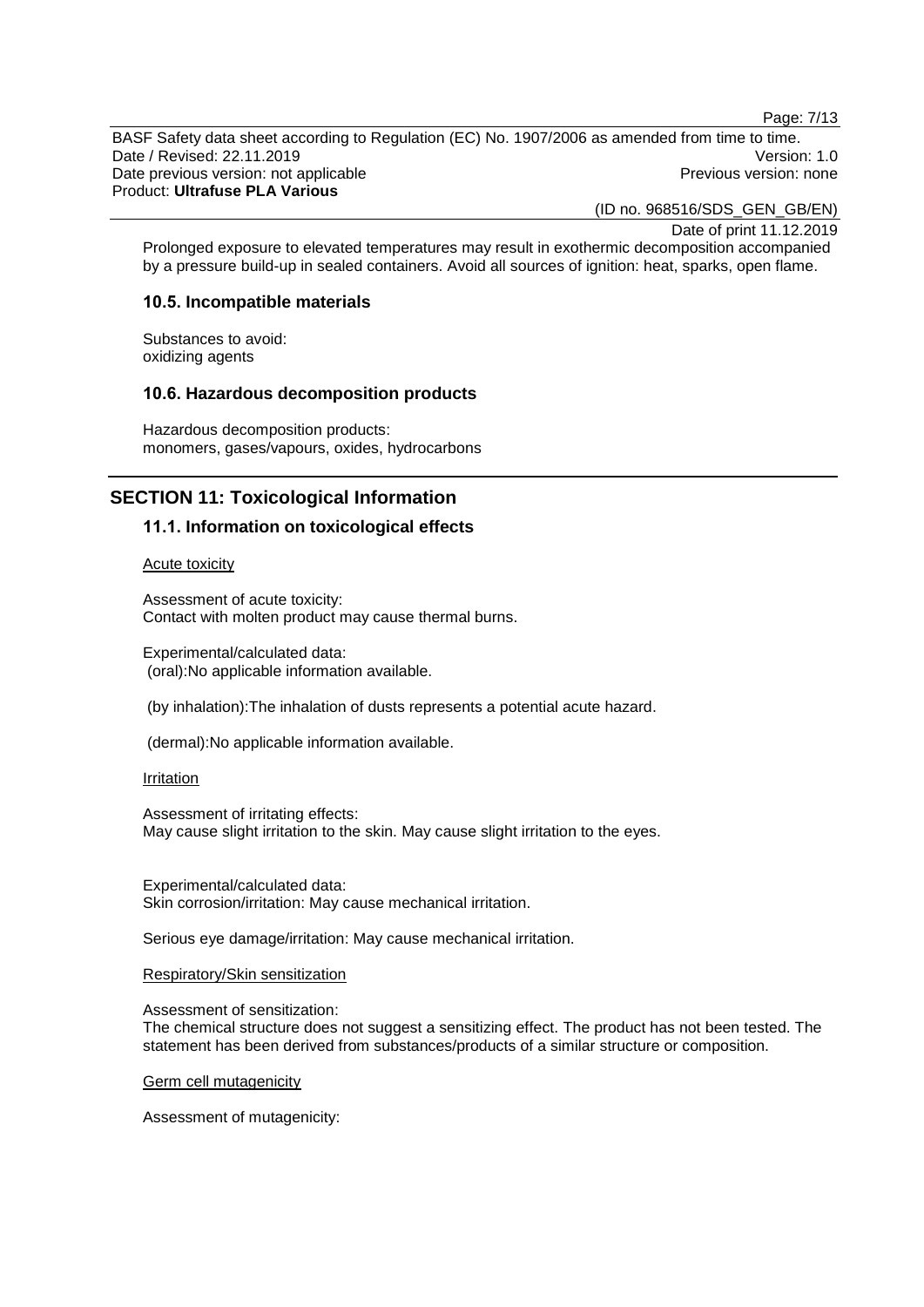Page: 8/13

BASF Safety data sheet according to Regulation (EC) No. 1907/2006 as amended from time to time. Date / Revised: 22.11.2019 Version: 1.0 Date previous version: not applicable **Previous version: none** Previous version: none Product: **Ultrafuse PLA Various**

(ID no. 968516/SDS\_GEN\_GB/EN)

Date of print 11.12.2019

The chemical structure does not suggest a specific alert for such an effect. The product has not been tested. The statement has been derived from substances/products of a similar structure or composition.

#### **Carcinogenicity**

#### Assessment of carcinogenicity:

The chemical structure does not suggest a specific alert for such an effect. The product has not been tested. The statement has been derived from substances/products of a similar structure or composition.

#### Reproductive toxicity

Assessment of reproduction toxicity:

The chemical structure does not suggest a specific alert for such an effect. The product has not been tested. The statement has been derived from substances/products of a similar structure or composition.

#### Developmental toxicity

#### Assessment of teratogenicity:

The chemical structure does not suggest a specific alert for such an effect. The product has not been tested. The statement has been derived from substances/products of a similar structure or composition.

#### Specific target organ toxicity (single exposure)

Assessment of STOT single: Based on available Data, the classification criteria are not met.

#### Repeated dose toxicity and Specific target organ toxicity (repeated exposure)

#### Assessment of repeated dose toxicity:

Repeated exposure to the substance by dermal administration leads to effects similar to those found after single exposure. Repeated exposure to the substance by inhalative administration leads to effects similar to those found after single exposure. Repeated exposure to the substance by oral administration leads to effects similar to those found after single exposure. The product has not been tested. The statement has been derived from substances/products of a similar structure or composition.

#### Aspiration hazard

No aspiration hazard expected.

#### Other relevant toxicity information

The product has not been tested. The statement has been derived from substances/products of a similar structure or composition.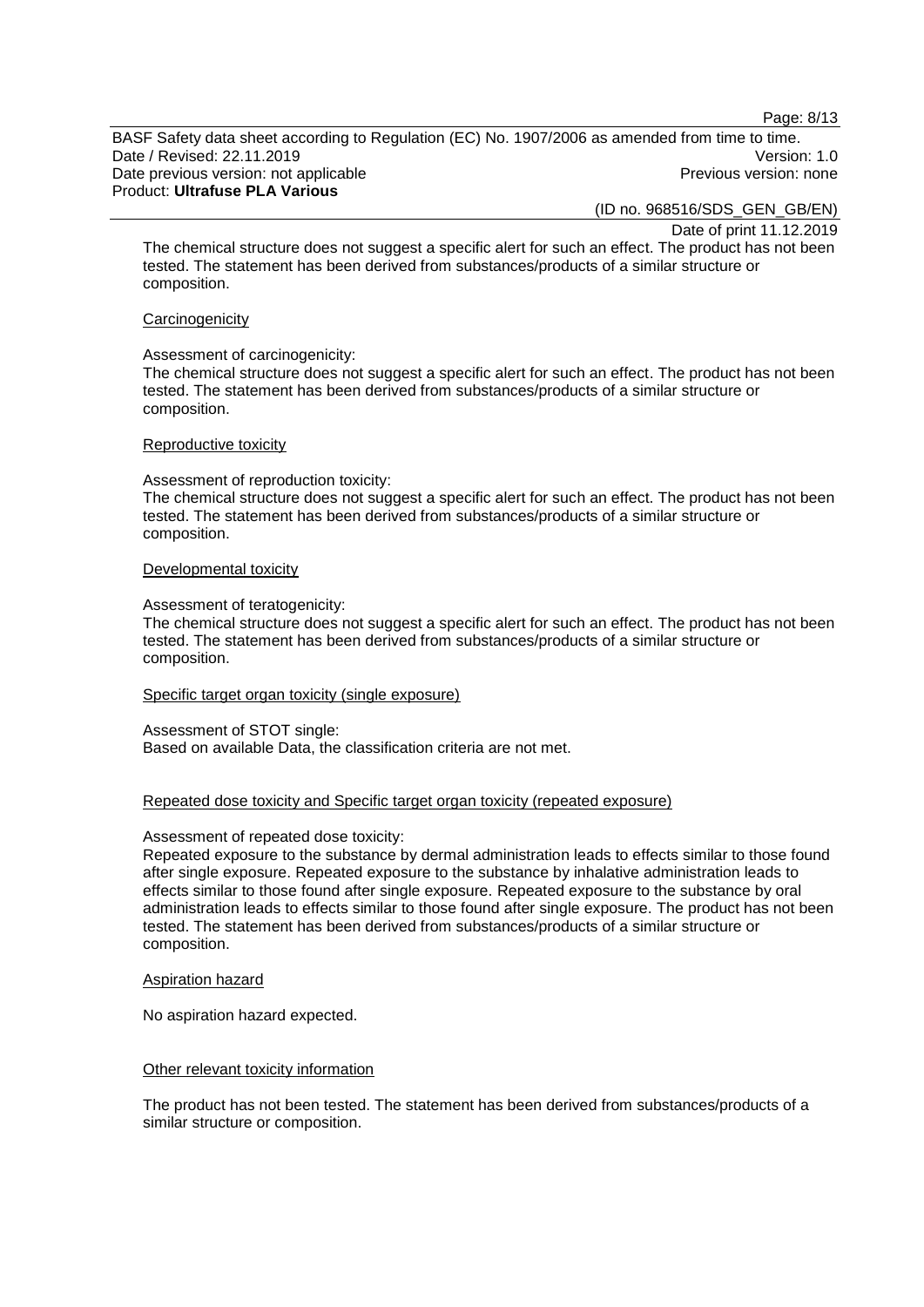Page: 9/13

BASF Safety data sheet according to Regulation (EC) No. 1907/2006 as amended from time to time. Date / Revised: 22.11.2019 Version: 1.0 Date previous version: not applicable **Previous version: none** Previous version: none Product: **Ultrafuse PLA Various**

> (ID no. 968516/SDS\_GEN\_GB/EN) Date of print 11.12.2019

### **SECTION 12: Ecological Information**

### **12.1. Toxicity**

Assessment of aquatic toxicity: There is a high probability that the product is not acutely harmful to aquatic organisms.

### **12.2. Persistence and degradability**

Assessment biodegradation and elimination (H2O): Experience shows this product to be inert and non-degradable.

### **12.3. Bioaccumulative potential**

Assessment bioaccumulation potential: Accumulation in organisms is not to be expected.

Bioaccumulation potential: Accumulation in organisms is not to be expected.

### **12.4. Mobility in soil**

Assessment transport between environmental compartments: Adsorption in soil: Study scientifically not justified.

### **12.5. Results of PBT and vPvB assessment**

The product does not fulfill the criteria for PBT (Persistent/bioaccumulative/toxic) and vPvB (very persistent/very bioaccumulative).

### **12.6. Other adverse effects**

The product does not contain substances that are listed in Regulation (EC) 1005/2009 on substances that deplete the ozone layer.

### **12.7. Additional information**

Add. remarks environm. fate & pathway: Due to the consistency of the product, dispersion into the environment is impossible. Therefore no negative effects on the environment may be anticipated based on the present state of knowledge.

### **SECTION 13: Disposal Considerations**

### **13.1. Waste treatment methods**

Must be disposed of or incinerated in accordance with local regulations.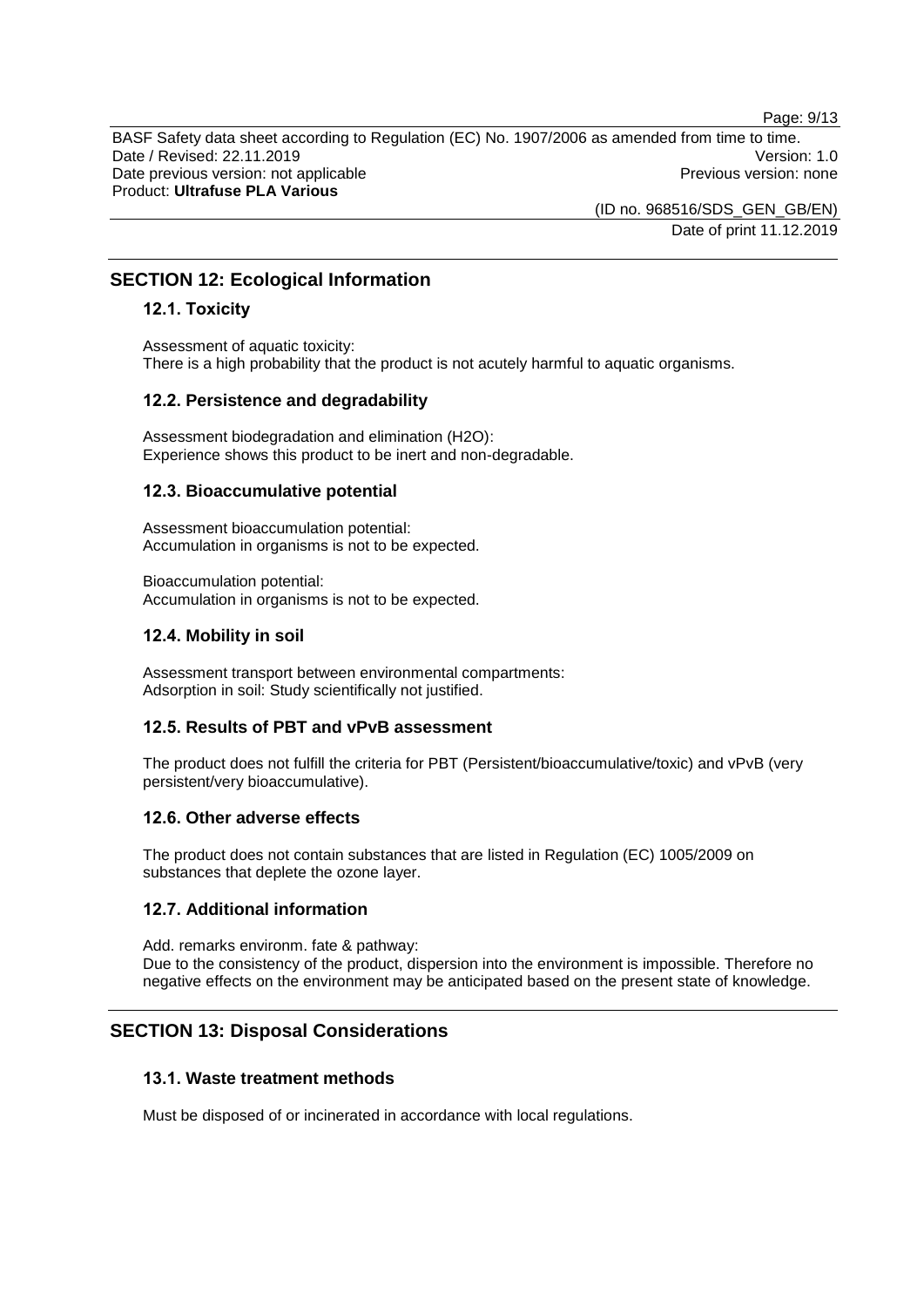Page: 10/13

BASF Safety data sheet according to Regulation (EC) No. 1907/2006 as amended from time to time. Date / Revised: 22.11.2019 Version: 1.0 Date previous version: not applicable **Previous version: none** Previous version: none Product: **Ultrafuse PLA Various**

(ID no. 968516/SDS\_GEN\_GB/EN)

Date of print 11.12.2019

A waste code in accordance with the European waste catalog (EWC) cannot be specified, due to dependence on the usage.

The waste code in accordance with the European waste catalog (EWC) must be specified in cooperation with disposal agency/manufacturer/authorities.

The UK Environmental Protection (Duty of Care) Regulations (EP) and amendments should be noted (United Kingdom).

Contaminated packaging: Packs that cannot be cleaned should be disposed of in the same manner as the contents. Uncontaminated packaging can be re-used.

### **SECTION 14: Transport Information**

### **Land transport**

#### ADR

| UN number:                               | Not classified as a dangerous good under transport regulations |
|------------------------------------------|----------------------------------------------------------------|
| UN proper shipping name:                 | Not applicable                                                 |
| Transport hazard class(es):              | Not applicable                                                 |
| Packing group:                           | Not applicable                                                 |
| Environmental hazards:                   | Not applicable                                                 |
| Special precautions for                  | Not applicable                                                 |
| user                                     | None known                                                     |
| <b>RID</b>                               |                                                                |
| UN number:                               | Not classified as a dangerous good under transport regulations |
| UN proper shipping name:                 | Not applicable                                                 |
| Transport hazard class(es):              | Not applicable                                                 |
| Packing group:                           | Not applicable                                                 |
| Environmental hazards:                   | Not applicable                                                 |
| Special precautions for                  | Not applicable                                                 |
| user                                     | None known                                                     |
| Inland waterway transport<br><b>ADNI</b> |                                                                |

ADN

|                                            | Not classified as a dangerous good under transport regulations |
|--------------------------------------------|----------------------------------------------------------------|
| UN number:                                 | Not applicable                                                 |
| UN proper shipping name:                   | Not applicable                                                 |
| Transport hazard class(es): Not applicable |                                                                |
| Packing group:                             | Not applicable                                                 |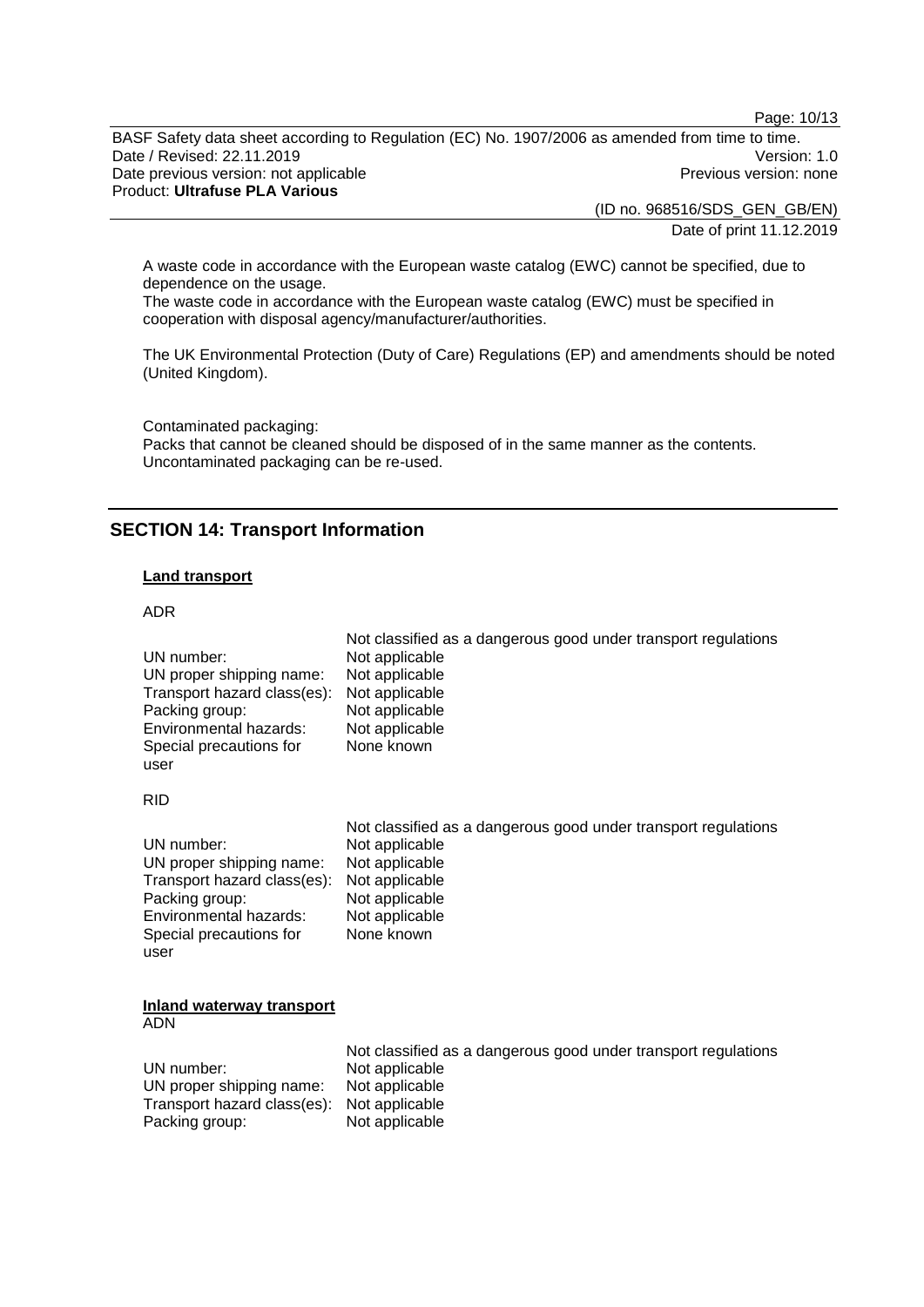Page: 11/13

BASF Safety data sheet according to Regulation (EC) No. 1907/2006 as amended from time to time. Date / Revised: 22.11.2019 Version: 1.0 Date previous version: not applicable **Previous version: none** Previous version: none Product: **Ultrafuse PLA Various**

(ID no. 968516/SDS\_GEN\_GB/EN)

Date of print 11.12.2019

Environmental hazards: Not applicable Special precautions for user: None known

Transport in inland waterway vessel Not evaluated

#### **Sea transport**

IMDG

|                             | Not classified as a dangerous good under transport regulations |
|-----------------------------|----------------------------------------------------------------|
| UN number:                  | Not applicable                                                 |
| UN proper shipping name:    | Not applicable                                                 |
| Transport hazard class(es): | Not applicable                                                 |
| Packing group:              | Not applicable                                                 |
| Environmental hazards:      | Not applicable                                                 |
| Special precautions for     | None known                                                     |
| user                        |                                                                |

#### **Air transport**

IATA/ICAO

UN number: Not applicable<br>UN proper shipping name: Not applicable UN proper shipping name: Transport hazard class(es): Not applicable<br>Packing group: Not applicable Packing group: Not applicable<br>
Environmental hazards: Not applicable Environmental hazards: Special precautions for user

Not classified as a dangerous good under transport regulations None known

### **14.1. UN number**

See corresponding entries for "UN number" for the respective regulations in the tables above.

#### **14.2. UN proper shipping name**

See corresponding entries for "UN proper shipping name" for the respective regulations in the tables above.

### **14.3. Transport hazard class(es)**

See corresponding entries for "Transport hazard class(es)" for the respective regulations in the tables above.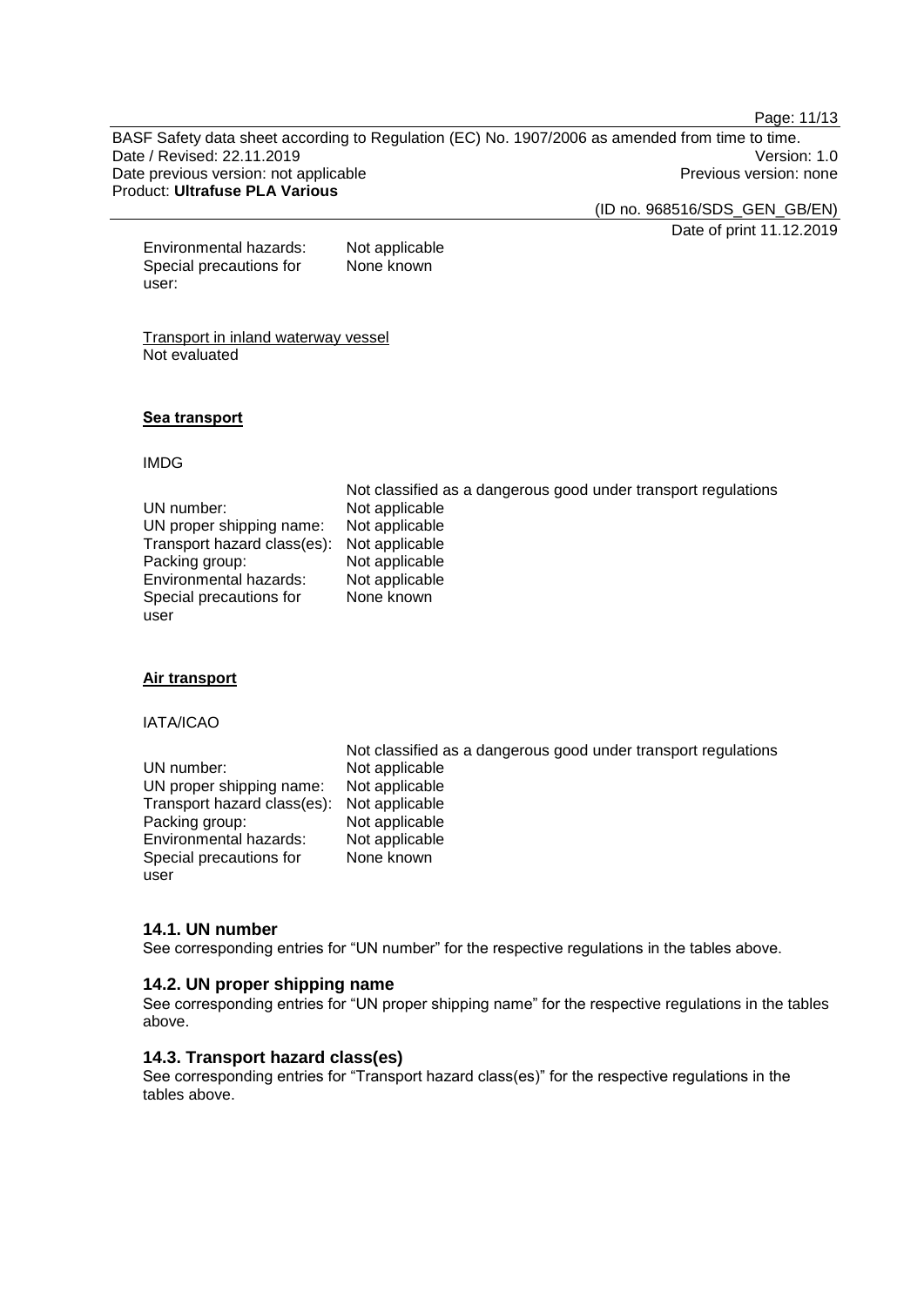Page: 12/13

BASF Safety data sheet according to Regulation (EC) No. 1907/2006 as amended from time to time. Date / Revised: 22.11.2019 Version: 1.0 Date previous version: not applicable **Previous version: none** Previous version: none Product: **Ultrafuse PLA Various**

> (ID no. 968516/SDS\_GEN\_GB/EN) Date of print 11.12.2019

### **14.4. Packing group**

See corresponding entries for "Packing group" for the respective regulations in the tables above.

#### **14.5. Environmental hazards**

See corresponding entries for "Environmental hazards" for the respective regulations in the tables above.

#### **14.6. Special precautions for user**

See corresponding entries for "Special precautions for user" for the respective regulations in the tables above.

#### **14.7. Transport in bulk according to Annex II of MARPOL and the IBC Code**

| Regulation:         | Not evaluated |
|---------------------|---------------|
| Shipment approved:  | Not evaluated |
| Pollution name:     | Not evaluated |
| Pollution category: | Not evaluated |
| Ship Type:          | Not evaluated |

### **SECTION 15: Regulatory Information**

### **15.1. Safety, health and environmental regulations/legislation specific for the substance or mixture**

Directive 2012/18/EU - Control of Major Accident Hazards involving dangerous substances (EU): Listed in above regulation: no

If other regulatory information applies that is not already provided elsewhere in this safety data sheet, then it is described in this subsection.

The data should be considered when making any assessment under the Control of Substances Hazardous to Health Regulations (COSHH), and related guidance, for example, 'COSHH Essentials' (United Kingdom).

### **15.2. Chemical Safety Assessment**

Product is not classified as hazardous.

Chemical Safety Assessment not required

# **SECTION 16: Other Information**

Assessment of the hazard classes according to UN GHS criteria (most recent version)